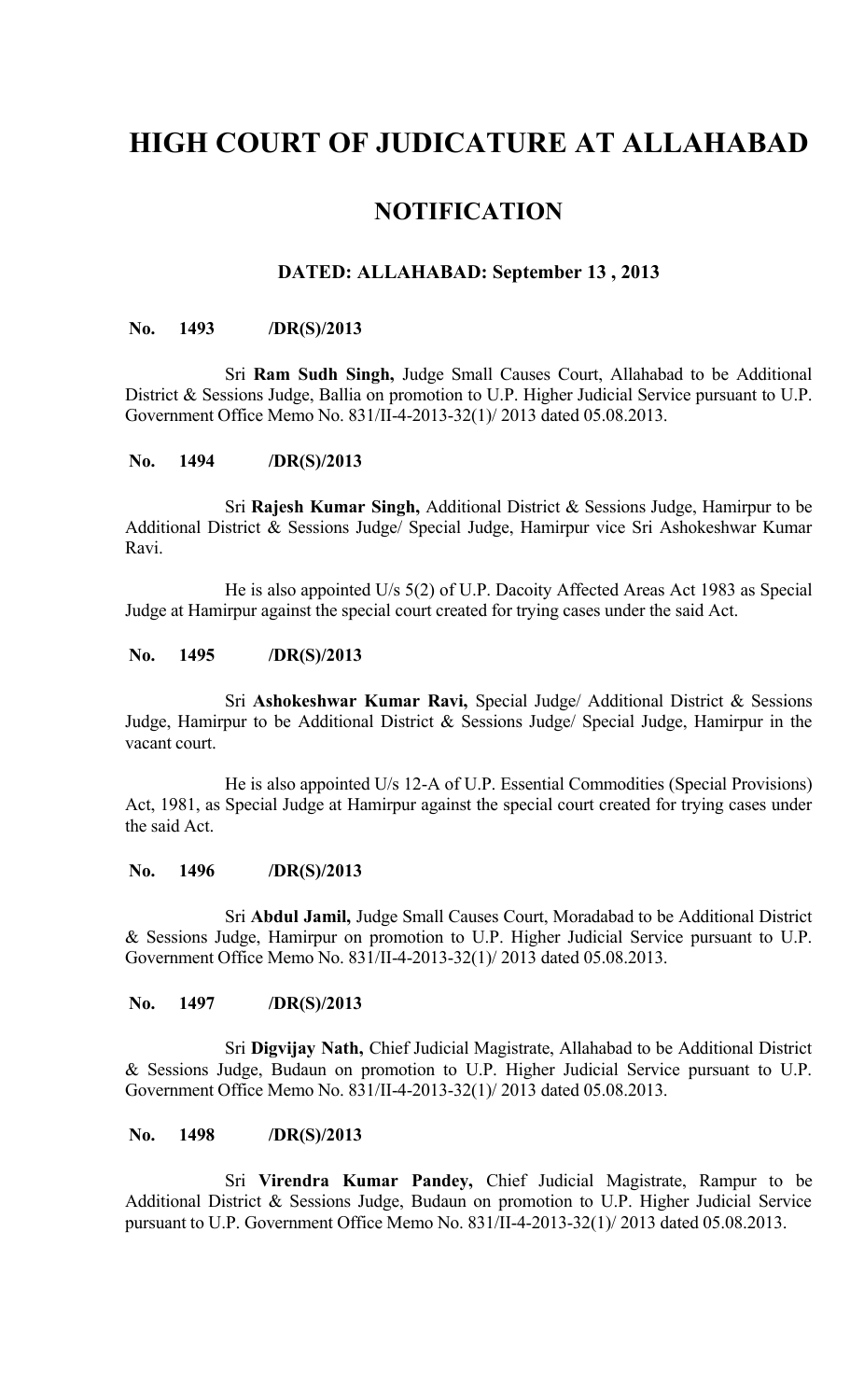#### **No. 1499 /DR(S)/2013**

Sri **Anil Kumar Vashistha,** Judge Small Causes Court, Bareilly to be Additional District & Sessions Judge, Bahraich on promotion to U.P. Higher Judicial Service pursuant to U.P. Government Office Memo No. 831/II-4-2013-32(1)/ 2013 dated 05.08.2013.

#### **No. 1500 /DR(S)/2013**

Sri **Ram Ichchhuk Yadav,** Judge Small Causes Court, Aligarh to be Additional District & Sessions Judge, Fatehpur on promotion to U.P. Higher Judicial Service pursuant to U.P. Government Office Memo No. 831/II-4-2013-32(1)/ 2013 dated 05.08.2013.

#### **No. 1501 /DR(S)/2013**

Sri **Rais Ahmad,** Additional Chief Judicial Magistrate, Anoopshahar (Bulandshahar) to be Additional District & Sessions Judge, Hamirpur on promotion to U.P. Higher Judicial Service pursuant to U.P. Government Office Memo No. 831/II-4-2013-32(1)/ 2013 dated 05.08.2013.

#### **No. 1502 /DR(S)/2013**

Sri **Ved Prakash Verma,** Judge Small Causes Court, Agra to be Additional District & Sessions Judge, Lakhimpur Kheri on promotion to U.P. Higher Judicial Service pursuant to U.P. Government Office Memo No. 831/II-4-2013-32(1)/ 2013 dated 05.08.2013.

#### **No. 1503 /DR(S)/2013**

Sri **Jagdish Prasad-V,** Judge Small Causes Court, Bulandshahar to be Additional District & Sessions Judge, Azamgarh on promotion to U.P. Higher Judicial Service pursuant to U.P. Government Office Memo No. 831/II-4-2013-32(1)/ 2013 dated 05.08.2013.

#### **No. 1504 /DR(S)/2013**

Sri **Shakeel-Ur-Rahman Khan,** Judge Small Causes Court, Kanpur Nagar to be Additional District & Sessions Judge, Azamgarh on promotion to U.P. Higher Judicial Service pursuant to U.P. Government Office Memo No. 831/II-4-2013-32(1)/ 2013 dated 05.08.2013. **BY ORDER OF THE COURT,**

Sd/-

# **(ANANT KUMAR) REGISTRAR GENERAL**

# **No. 353 /DR (S)/2013: Allahabad: Dated: September 13 , 2013.**

- Copy forwarded for information and necessary action to:
- 1. The Executive Chairman, U.P. State Legal Services Authority, Third Floor, Jawahar Bhawan Annexe, Lucknow-226001.
- 2. Pramukh Sachiv, Niyukti, U.P. Shasan, Lucknow.
- 3. Pramukh Sachiv, Nyay Evam Vidhiparamarshi, Uttar Pradesh Shasan, Lucknow.
- 4. The Director, Institute of Judicial Training & Research, U.P., Vineet Khand, Gomti Nagar, Lucknow. ,(Information available on E-mail).
- 5. The Additional Director, Treasury, Camp Office, First Floor, New Treasury Building, Kutchery Road, Allahabad.
- 6. The Registrar, High Court, Lucknow Bench, Lucknow with the request to place this notification before the Hon'ble Judges sitting at Lucknow for their Lordships kind perusal. (Information available on E-mail).